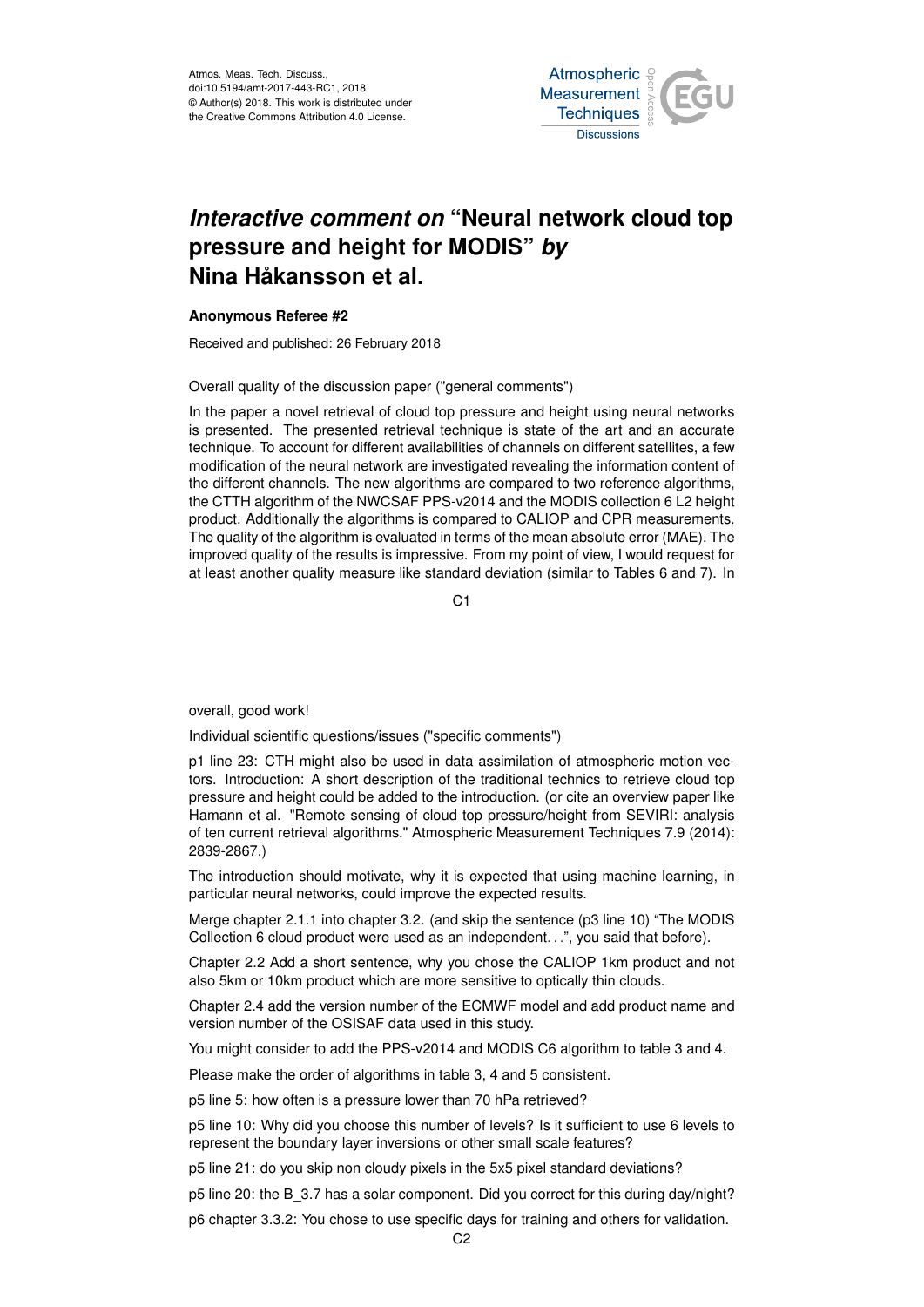Given that you only use a limited number of days, wouldn't it be more to randomly select independent pixels from all available dates for training, validation, and testing to represent a larger variety of weather situations?

p 6 line 19: Did you test other configurations that 30/15 neurons in the first/second layer? If yes, how was the performance?

Chapter 3.3.3: May batch size and momentum be changed during the training process?

p 7 line 27: consider to discuss the solar component of the 3.7 mue m channel. To my opinion this NN could perform better when corrected for that (e.g. adding the solar time as input variable).

p8 line 5: Maybe express it positively: All NN can reproduce a clear bi-modal pdf very similar to CALIPSO, the pdf of PPS-v2014 deviates from this shape ...

p8 line 7: It is written "for the best performing network". Did you train several networks for one channel configuration? If so, could you describe the number of trained networks in chapter 3.2.2, please?

p 8, line 11: according to my table 6, the NN-MetImage is better than the NN-MetImage-NoCO2.

p 8, line 15: do you have an idea, why the MAE against CPR is larger than the MAE against CALIOP for NN-MetImage and NN-MetImage-NoCO2?

p 9, line 9: could you please describe a bit more in detail the differences seen in Figure 7?

Chapter 5 Discussion: Could you also comment on applying your NN technique on geostationary satellites? What would be the main differences/challenges?

A compact listing of purely technical corrections ("technical corrections": typing errors, etc.)

C3

Please check consistent spelling of NWC SAF (e.g. p2 line 11) and NWCSAF (e.g. p1 line 19)

Please check consistent spelling of PPS-2018 (e.g. p1 line 19) and PPS-v2014 (e.g. p2 line 23)

Please check the space between numbers and units and the typeset of the units.

Try to reduce number of paragraphs in the abstract, e.g. p1 line 8 is a one sentence paragraph.

please check capital letters, e.g. Neural network (p3 line 26), neural network (p2 line 14) or Neural Network.

p3 line 22: (change . to ,) . . . of the networks, see Table 1 for selected Dates

Move p4 line 9-14 to line 6.

p4 line 27: introduce abbreviation GDAS (as written in line 30)

p4 line 28: add "the": ... and the PFAAST radiative transfer model...

p5 line 3 add: The "uppermost cloud" top layer. . .

p5 line 11: reformulate "much of what"

p5 line 19: introduce physical unit "B" (in the lines before)

p5 line 23: B\_11 "for" neighboring pixels -> B\_11 "of the" neighboring Pixels

p5 line 25: avoid brackets

p 15 line 7, add "and": BT for water vapour channels at 6.7 "and" 7.3 mue m

p15 line 9/10/11, remove "." at the end of first entry, e.g. BT differences ""

p5 line 29 and thereafter: don't write CO2 with cursive letters

p 6 line 19: hidden layer "for" the neural network -> hidden layer "of" the neural network